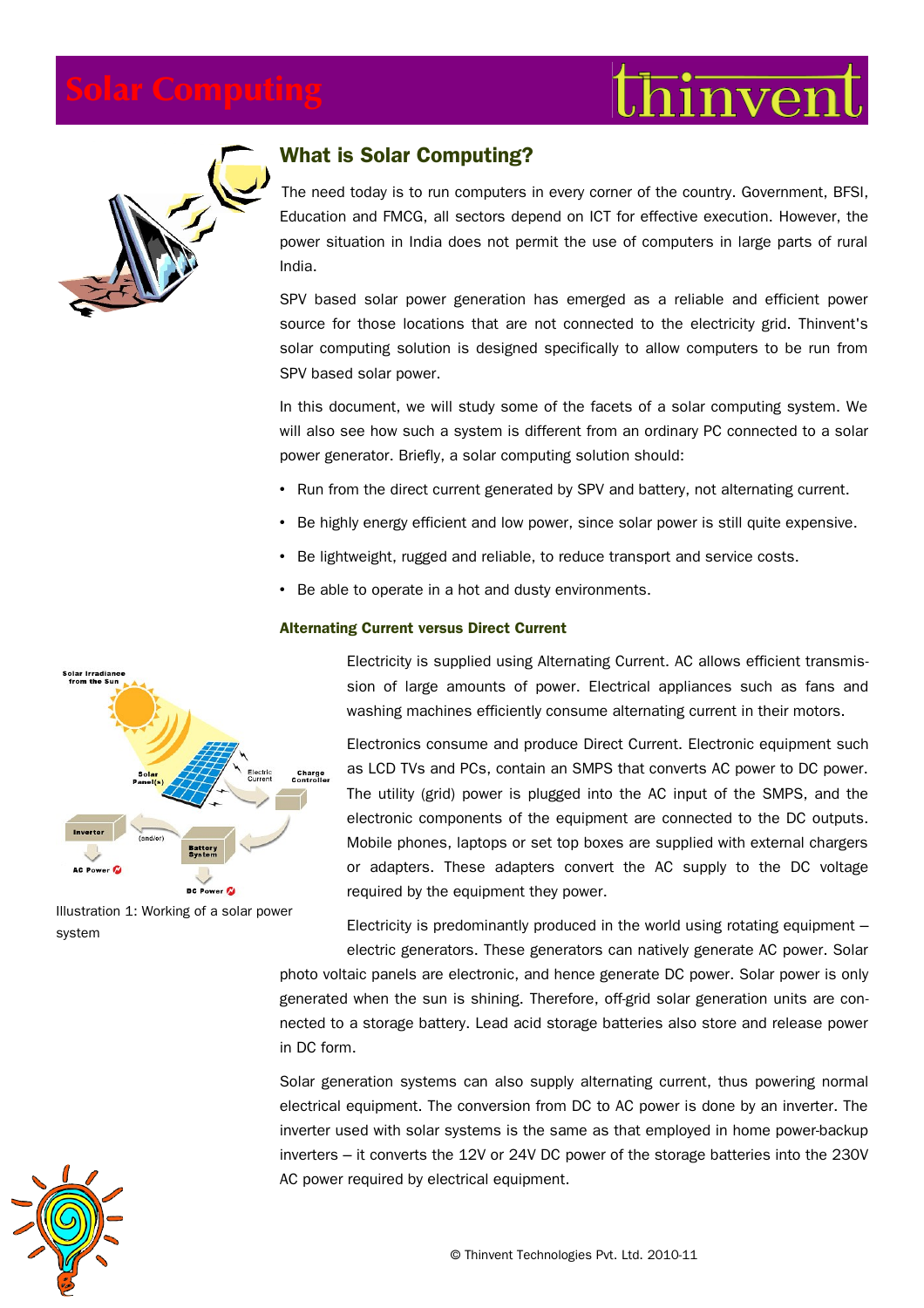The usual approach to running computers from solar power, is to connect together a solar generator, an inverter, and a computer that consumes AC power. This approach unnecessarily inverts the DC power of the solar panel into AC power, which is then rectified inside the PC's SMPS to generate the DC power needed by its electronics components.

Inverters and SMPS are both failure prone equipment. They employ transformers and other components that fail under stress and age. For example, failure of mobile phone chargers is a common occurrence.

The second problem with inverters and SMPS is efficiency. Solar inverter efficiency ranges from 90% to 95%. SMPS efficiency is south of 80%. That's a net efficiency of only 70%. 30% of the solar power generated is lost in inversion and rectification!

To eliminate this unnecessary failure and wastage, Thinvent's computers run directly from the DC power supplied by solar generators. Thinvent's DC-UPS equipment is capable of charging storage batteries using DC power from solar panels and AC power from the grid. The power from storage batteries is supplied in DC form to Thinvent's solar computers.

#### **The Cost of Solar Power**

The MNRE benchmarks a capital expenditure of  $\text{\texttt{\$16}}$  crores per MW of solar energy generation. This translates to  $\bar{x}$ 160 per peak-Watt. For stand-alone solar generators, the cap-ex is more than  $\overline{5}180$  per peak-Watt. A solar panel generates peak power for only four-five hours a day, thus giving us around 2 KWhr of power per year per peak-Watt. This translates to a cap-ex of  $\overline{5}90$  per unit of electricity per year. That's a lot of investment!

Even at this high cost, there is no alternative to solar power. Large parts of India are still not connected to the electricity grid, and solar is the only option available. What's more, these are the same underdeveloped areas of the country that can benefit the most from the e-governance and education projects that solar computing projects enable.

While solar power may not have alternatives, the onus is on us to utilise it efficiently. Every watt of power consumption reduced from our computer, saves more than ₹200 in capital expenditure. Thinvent, through its significant R&D investments, has scaled down computer power consumption by a whopping 85%. While a PC consumes 120 to 150W of power, Thinvent's solar computers consume only 10 to 20W of power!

#### **The Cost of Transport and Servicing**

By reducing the solar generator and computer size, Thinvent has also reduced the cost of transportation. Most rural locations are remote and difficult to approach. The cost of transportation along bad or non-existent roads is quite high.

Once installed, the equipment needs to be serviced. Transport costs, and the technician time lost in travelling, are large parts of the total cost of service. In an urban setting, servicing is done locally. The maximum travel dis-

#### Cause of Computer Failure



# Dell Inspiron 560s Dell Inspiron One 19 Thinvent Uno 15P Thinvent Uno 19V 0 50 100 150 200 **Watts**

### Cost of power generation in India



Rupees per KWh



Illustration 2: Rural transport in India is erratic and slow, leading to a huge wastage of manpower time in travel to remote sites.

## Power Consumption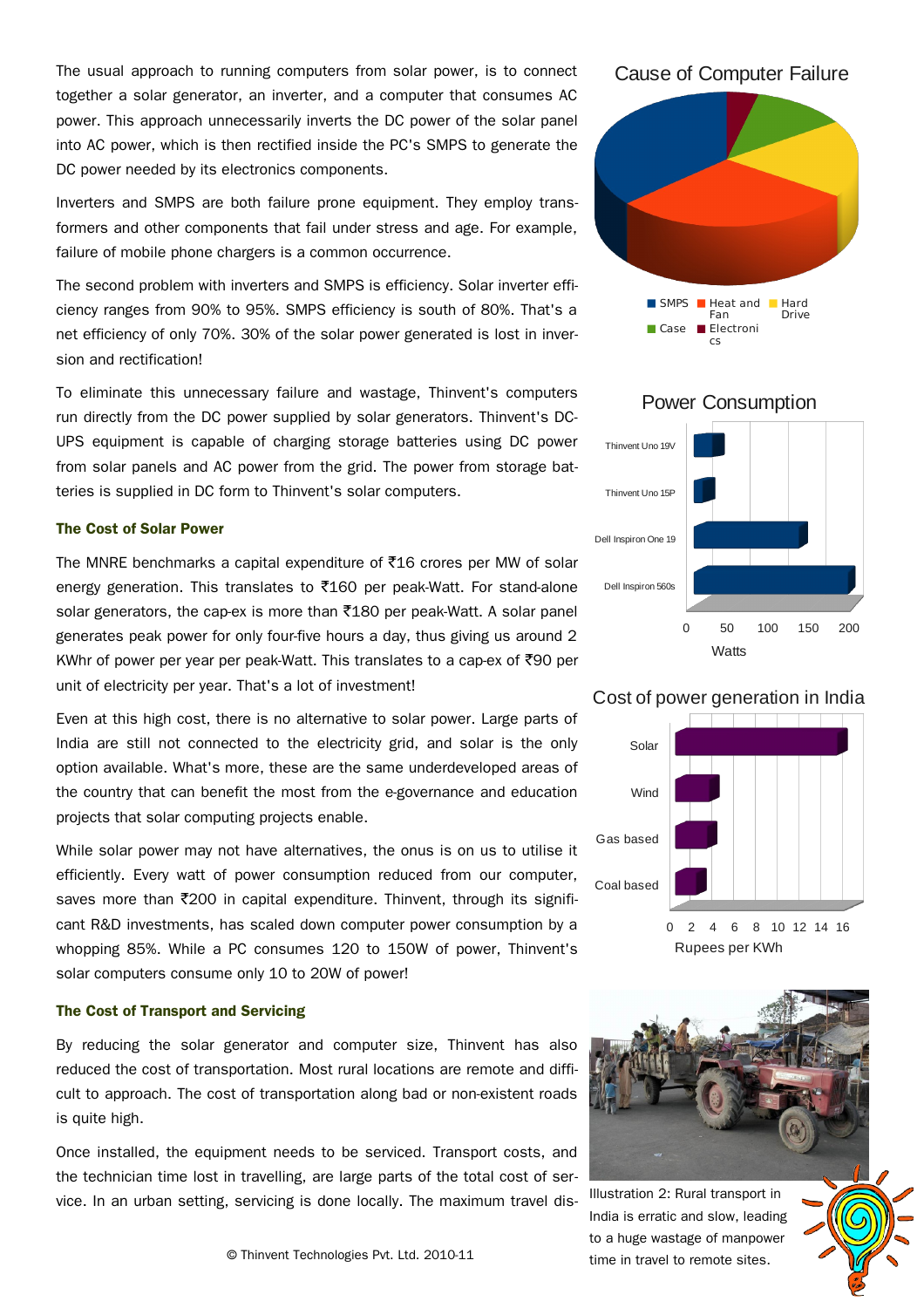

tance is 10 to 50 kilometres, depending on the size of the city. In a rural setting, trained solar or computer repair technicians may be hundreds of kilometres from the site. Rural servicing therefore has very high cost of manpower time and transport. The solution is to procure reliable equipment that requires less servicing. Every Rupee spent on reliability, comes back many times in the form of long life and less failure of the equipment.

#### **Heat and Dust – The Silent Killer**

Heat is the single biggest cause of equipment failure in a tropical country like India. Electronics convert the electricity they consume into heat. This heat causes their temperature to rise. To keep the electronics cool, manufacturers use fans to cool the interiors of a computer.



<sup>0</sup> 100 200 300 400 500 600 700 BTU/hour

#### Maximum Operating Temperature



0 5 10 15 20 25 30 35 40 45 50 degree Celsius

Dell Inspiron 560s Dell Inspiron One 19 Thinvent Uno 15P Thinvent Uno 19V 0 10 20 30 40 50 60 Noise decibels

Fans have a strong relationship with the dust, the other big killer of computers. As the fans circulate air, the dust in the environment enters the computer, depositing on its electronics and fans. This dust slowly chokes the fans. Most users don't even notice this slow death of the fan. Computers also do not report the failure of a fan. Soon after the failure of the fan, the components it was protecting will fail. The result – expense in servicing, and in component replacement.

The second problem with fans is that they consume energy themselves. Thus, to expend the heat energy generated by the electronics, we are consuming further more energy. Thinvent builds its computers using cooler running components, which not only consume less energy, but also do not need energy-consuming fans to run. Thinvent also uses components that are rated to run at higher temperatures, thus eliminating the need for fans.

The final problem with fans is that they are moving parts. Any moving part has a limited life, and needs periodic replacement.

In a rural area, it is more difficult to control ambient dust in the computer room as compared to urban areas. Rural environmental temperatures are also higher than urban, in the absence of powered cooling devices such as ceiling fans and air-conditioners. Thinvent's solar computers completely avoid the use of cooling fans, elongating their life and minimising failures. At the same time, Thinvent's computers run at higher ambient temperatures as compared to PCs.

One way to observe the mechanical stability and life of a product is to observe the noise it makes. The more the noise, the more moving parts there are in the computer. These moving parts will lead to wear-and-tear and eventual failure. Also, the noise and vibration of these moving parts will take its toll on the life of the solid-state electronics components. We are happy to state that Thinvent manufacturers the quietest computers in the world.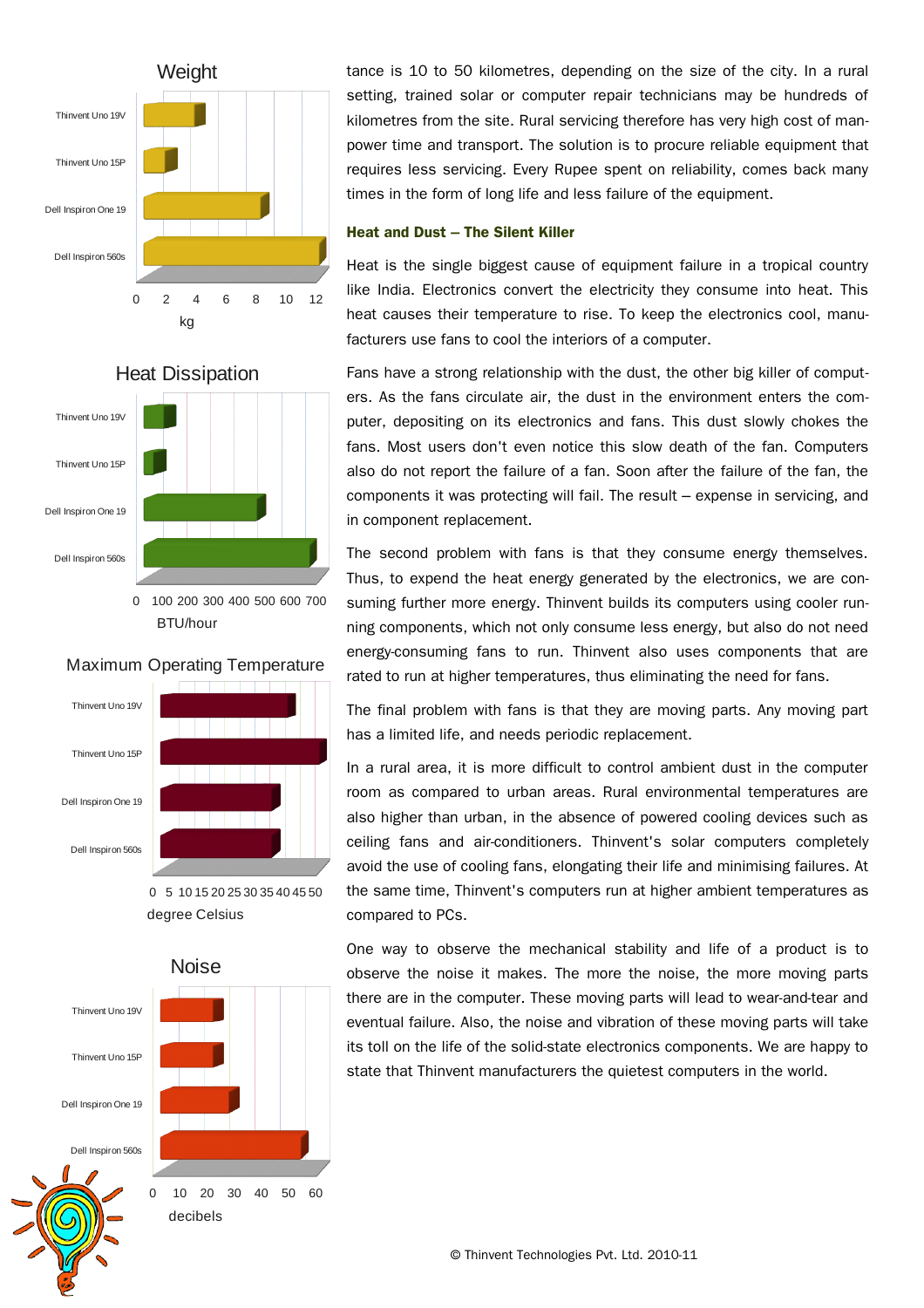# **Case Studies**

Let us now look at some case studies, which will help us highlight the cost and operational advantages of using Thinvent's solar computing solution.

### **Case Study – Rural School**

Let us take the typical scenario of running 10 computers in a rural school, for 6 hours a day. First we look at PC based costing:

| Item           | Rate    | Qty         | Cost      |
|----------------|---------|-------------|-----------|
| <b>PC</b>      | ₹20,000 | 10          | ₹2,00,000 |
| Networking     | ₹5,000  | $\mathbf 1$ | ₹5,000    |
| Solar panel    | ₹25,000 | 10          | ₹2,50,000 |
| <b>Battery</b> | ₹15,000 | 5           | ₹75,000   |
| UPS, CCU       | ₹50,000 | 1           | ₹50,000   |
| Total          |         |             | ₹5,80,000 |

Table 1: Costing of PC based computer solution for rural school

Compare this with the costing below of our solution.

| <b>Item</b> | Rate    | Qty | Cost      |
|-------------|---------|-----|-----------|
| Uno 15P     | ₹12,000 | 9   | ₹1,08,000 |
| Networking  | ₹5,000  | 1   | ₹5,000    |
| Server      | ₹40,000 | 1   | ₹40,000   |
| Solar panel | ₹9,500  | 4   | ₹38,000   |
| Battery     | ₹15,000 | 1   | ₹15,000   |
| DC-UPS      | ₹20,000 | 1   | ₹20,000   |
| Total       |         |     | ₹2,26,000 |

Table 2: Costing of Thinvent's solar computing solution for rural schools

Over 10 computers, the cost is working out to just  $\text{\texttt{722,500}}$  per unit, which is equal to the cost of a PC + ordinary UPS. Therefore, in our solution, the solar power comes free!



#### **Cost of Solar Power**

We illustrate the cost involved in running a 1W load for eight hours a day on solar power.

| Item              | Cost |
|-------------------|------|
| Solar panel (2Wp) | ₹260 |
| Solar charger     | ₹10  |
| Battery (1Ah)     | ₹100 |
| Inverter          | ₹10  |
| Installation.     | ₹38  |
| shipping @ 10%    |      |
| <b>Total Cost</b> | ₹418 |

*Thinvent's entire solar computing package comes for less than the cost of just a PC*

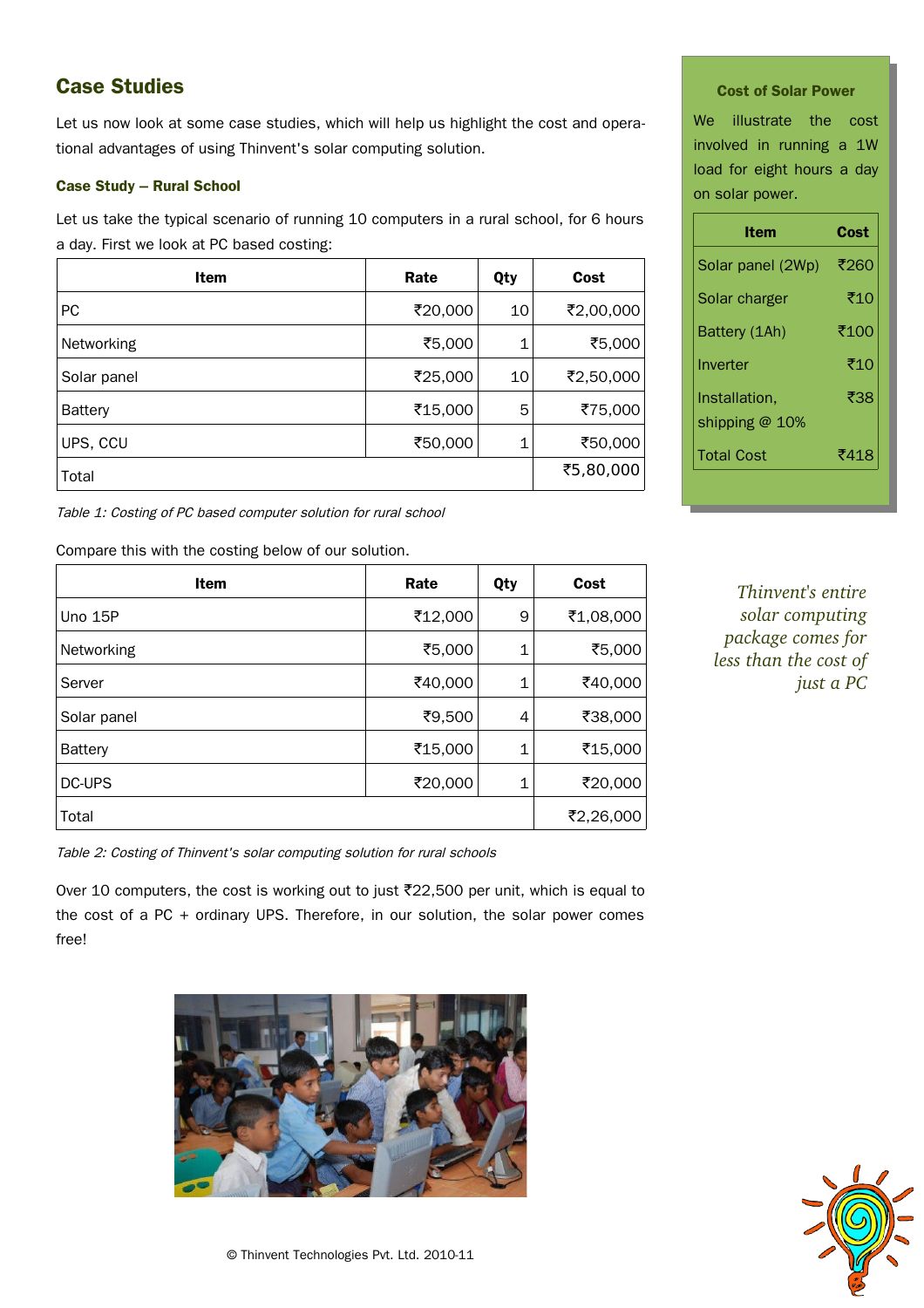# PC System Cost Distribution



### **Case Study – Telecentre**

Telecentres provide rural populace with access to the ICT and eGovernance. Given below is the cost estimate for such a centre, operating 10 hours a day, 7 days a week.

| <b>Item</b>         | Rate    | Qty | Cost    |
|---------------------|---------|-----|---------|
| <b>PC</b>           | ₹20,000 | 1   | ₹20,000 |
| Laser MFP           | ₹10,000 | 1   | ₹10,000 |
| <b>UPS</b>          | ₹5,000  | 1   | ₹5,000  |
| Generator (1.5 KVA) | ₹15,000 | 1   | ₹15,000 |
| Total               |         |     | ₹50,000 |

Table 3: Costing of PC based computer solution for a telecentre

The above equipment requires diesel generated power and grid supplied power. The kiosk owner will generate diesel power for 6-8 hours a day, at a cost of  $\overline{512}$  per unit. The remaining time, he will operate on  $\overline{z}7$  per unit grid power (commercial rate). This works out to  $\overline{z}4,600$  per year. Apart from this, he needs to pay up to  $\overline{z}1$  per day power generation duty. And this does not even include the cost of operating the laser printer and scanner.

Let us compare this with the capital expenditure of procuring a purely solar powered solution from Thinvent:

| Item                           | Rate    | Qty | Cost    |
|--------------------------------|---------|-----|---------|
| M <sub>5</sub>                 | ₹20,000 | 1   | ₹20,000 |
| Inkjet MFP                     | ₹5,000  | 1   | ₹5,000  |
| Solar panel (100Wp total)      | ₹12,500 | 1   | ₹12,500 |
| Battery (50Ah total, say 80Ah) | ₹9,000  | 1   | ₹9,000  |
| DC-UPS                         | ₹5,000  | 1   | ₹5,000  |
| Total                          |         |     | ₹51,500 |

Table 4: Costing of Thinvent's solar computing solution for a telecentre

While the procurement cost of both solutions are identical, there is a saving of  $\overline{z}4,600$ per year in running cost, and  $\overline{3}3,000$  per year in maintenance cost. The hassle of securing commercial electricity connections in rural areas is also eliminated. One can practically set up shop in any location in ten minutes, with Thinvent's solar computing system.



© Thinvent Technologies Pvt. Ltd. 2010-11

*Thinvent's solar solution saves* `*1,000 per month in the running cost of a telecentre, while enabling reliable,*  10-hour a day *operation*